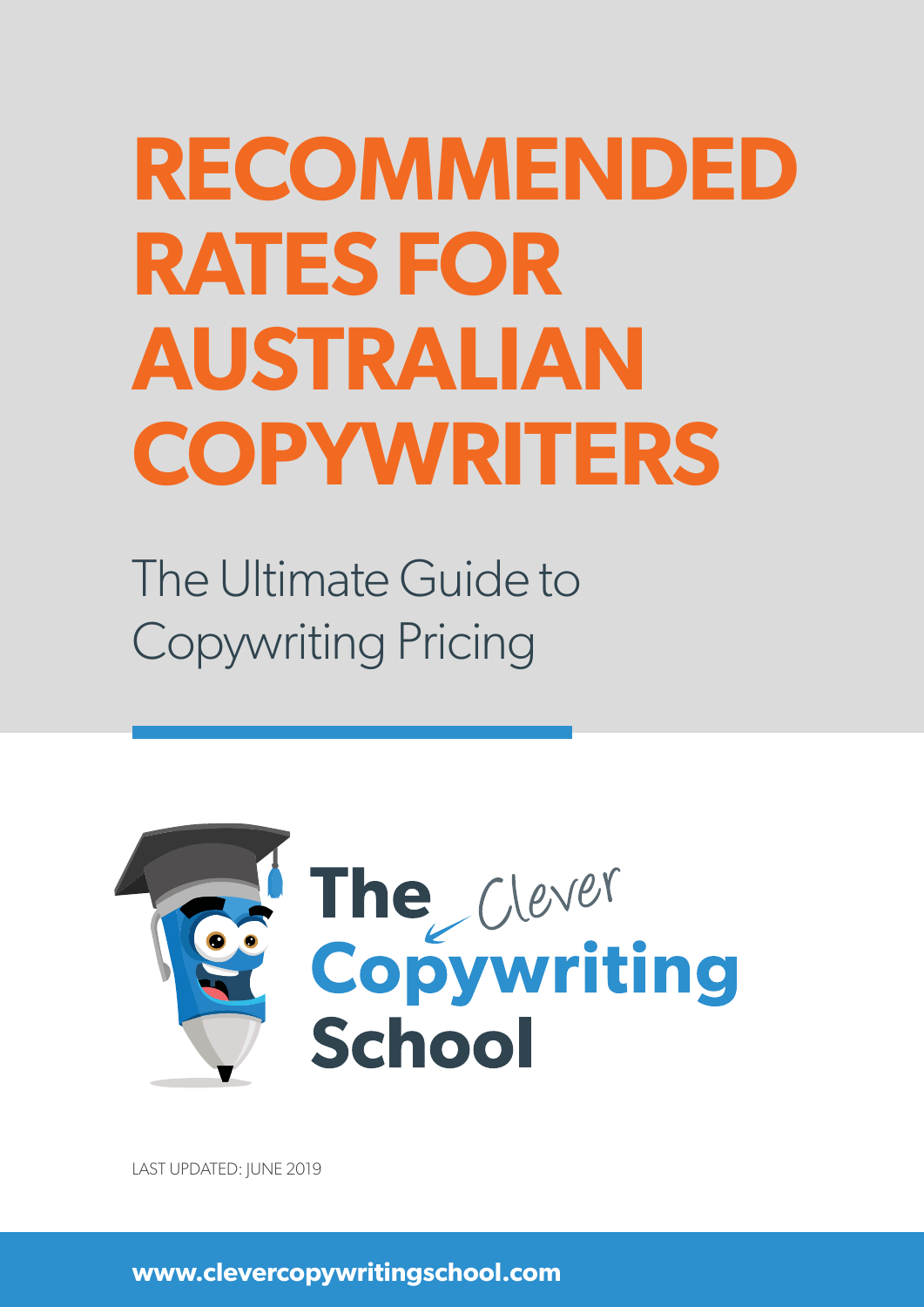

When you're starting out it can be so hard to decide **how much should you be charging for your freelance writing.**

On this page you'll we'll help you find out:



**\$** Standard copywriting hourly and daily rates

How to use ball parks, deposits and rush rates



How long it takes to write copy

### Our mission

As part of The Clever Copywriting School's mission to help you become a better copywriter, we want to make sure you get paid what you deserve.

We've developed these recommended rates in consultation with copywriters all around Australia.

*Please note: We will only accept job adverts on this site from clients who follow these rates.*

# Top five questions:

- • [What are the different levels of experience?](https://www.clevercopywritingschool.com/courses/recommended-rates-2-2/#experience)
- • [What are the standard Australian Copywriting rates](https://www.clevercopywritingschool.com/courses/recommended-rates-2-2/#copywriting-rates)  [per hour/day?](https://www.clevercopywritingschool.com/courses/recommended-rates-2-2/#copywriting-rates)
- • [What are some average rates per project?](https://www.clevercopywritingschool.com/courses/recommended-rates-2-2/#average-rates-per-project)
- • [How much do copywriters around the world charge?](https://www.clevercopywritingschool.com/courses/recommended-rates-2-2/#copywriters-world-rates)
- • [What factors influence copywriting rates?](https://www.clevercopywritingschool.com/courses/recommended-rates-2-2/#influence-copywriting-rates)

# Other things you need to know

- • [Understanding experience level](https://www.clevercopywritingschool.com/courses/recommended-rates-2-2/#experience)
- • [Charging by the word](https://www.clevercopywritingschool.com/courses/recommended-rates-2-2/#perword)
- • [Charging a fixed price](https://www.clevercopywritingschool.com/courses/recommended-rates-2-2/#fixedprice)
- • [Charging by the hour](https://www.clevercopywritingschool.com/courses/recommended-rates-2-2/#perhour)
- • [Charging by the day](https://www.clevercopywritingschool.com/courses/recommended-rates-2-2/#perday)
- • [Award rates](https://www.clevercopywritingschool.com/courses/recommended-rates-2-2/#awardrates)
- • [Ball parks](https://www.clevercopywritingschool.com/courses/recommended-rates-2-2/#ballparks)
- • [Discounts](https://www.clevercopywritingschool.com/courses/recommended-rates-2-2/#discounts)
- • [Rush rates](https://www.clevercopywritingschool.com/courses/recommended-rates-2-2/#discounts)
- • [Danger money / PITA levy](https://www.clevercopywritingschool.com/courses/recommended-rates-2-2/#discounts)
- • [Working for free](https://www.clevercopywritingschool.com/courses/recommended-rates-2-2/#discounts)
- • [Deposits / first payments](https://www.clevercopywritingschool.com/courses/recommended-rates-2-2/#deposits)
- • [Upfront payment](https://www.clevercopywritingschool.com/courses/recommended-rates-2-2/#upfront)
- • [GST](https://www.clevercopywritingschool.com/courses/recommended-rates-2-2/#upfront)
- • [Planning your quotes](https://www.clevercopywritingschool.com/courses/recommended-rates-2-2/#upfront)
- • [How long does copywriting take?](https://www.clevercopywritingschool.com/courses/recommended-rates-2-2/#upfront)
- • [Rates cards](https://www.clevercopywritingschool.com/courses/recommended-rates-2-2/#templates)
- • [Proposals](https://www.clevercopywritingschool.com/courses/recommended-rates-2-2/#templates)
- • [Terms & Conditions](https://www.clevercopywritingschool.com/courses/recommended-rates-2-2/#templates)

### What are the different levels of experience?

Experienced copywriters who have worked for a variety of brands and industries may charge more than junior copywriters.

We've created three broad bands of experience:

| New / junior<br>copywriter     | 0-2 years experience |
|--------------------------------|----------------------|
| <b>Mid-level</b><br>copywriter | 2-4 years experience |
| <b>Top-level</b><br>copywriter | 4+ years experience  |

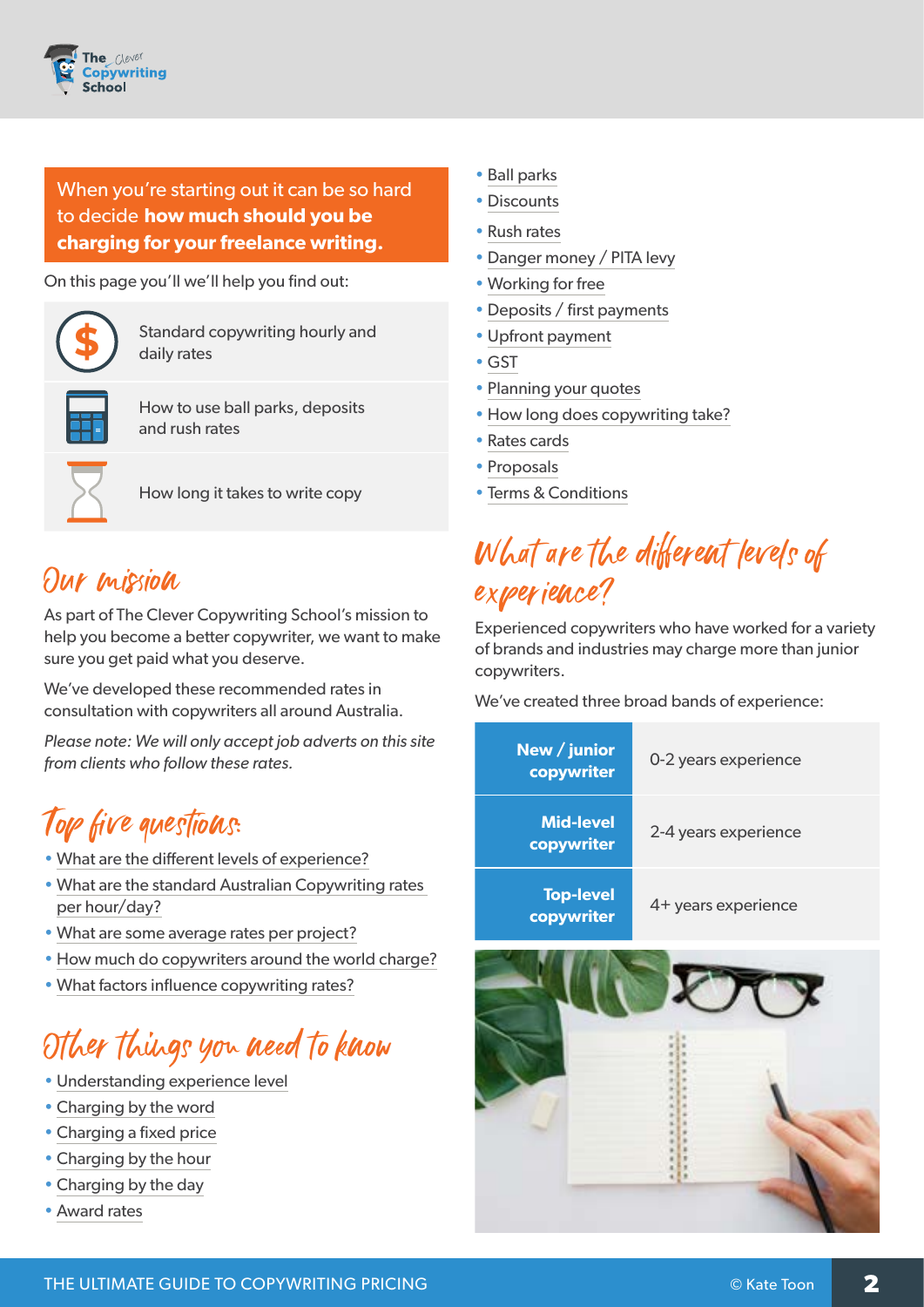

# What are standard Australian copywriting rates?

We regularly poll all the members of our [community](https://www.clevercopywritingschool.com/membership/) to check their average rates. Here are the current averages.

| <b>Level</b> | <b>Approx.</b> years experience | <b>Hourly rate</b><br>(in Australian dollars) | Day rate<br>(in Australian dollars) |
|--------------|---------------------------------|-----------------------------------------------|-------------------------------------|
| Junior       | 0-2 years                       | \$70-\$100/hour                               | \$300-\$400/day                     |
| Mid          | 2-4 years                       | \$100-\$130/hour                              | \$400-\$700/day                     |
| Senior       | $4+$ years                      | \$130-\$240/hour                              | \$700-\$1200/day                    |

# What are average rates per project?

We've created these averages after polling our  $200+$  [community members](https://www.clevercopywritingschool.com/membership/).

| <b>Project</b>           | Junior (0-2 years) | Mid (2-4 years)   | Senior (4+ years) |
|--------------------------|--------------------|-------------------|-------------------|
| 400 word blog            | From \$170         | From \$250        | From \$400        |
| 1000 word blog           | From \$350         | From \$500        | From \$850        |
| 400 word web page        | <b>From \$200</b>  | <b>From \$400</b> | <b>From \$600</b> |
| 5 page website           | From \$700         | From \$1500       | From \$3000       |
| LinkedIn Profile         | <b>From \$400</b>  | From \$600        | <b>From \$800</b> |
| 3 x email nurture series | <b>From \$500</b>  | From \$1200       | From \$3000       |
| Sales landing page       | <b>From \$600</b>  | From \$1500       | From \$3000       |
| 2 minute video script    | <b>From \$400</b>  | <b>From \$800</b> | From \$2000       |

### How much do copywriters around the world charge?

We regularly speak to our friends at [MEAA](https://www.meaa.org/download/recommended-freelance-rates/), [AWAI,](https://www.awai.com/copywriter-rates/) and [Pro Copywriters UK](https://www.procopywriters.co.uk/wp-content/uploads/2018/05/ProCopywriters-Survey2018.pdf) to check their average rates. Here are the latest figures we have for day rates:

|       | UK day rate                            | <b>Australian day rate</b> | USA date rate |
|-------|----------------------------------------|----------------------------|---------------|
|       | (Average from Pro Copywriter survey) ; | (MEAA)                     | (AWAI)        |
| Local | £340                                   | \$998AUD                   | \$950USD      |

You can use this [conversion tool](https://www.xe.com/currencyconverter/) to see how these rates convert to Australian dollars.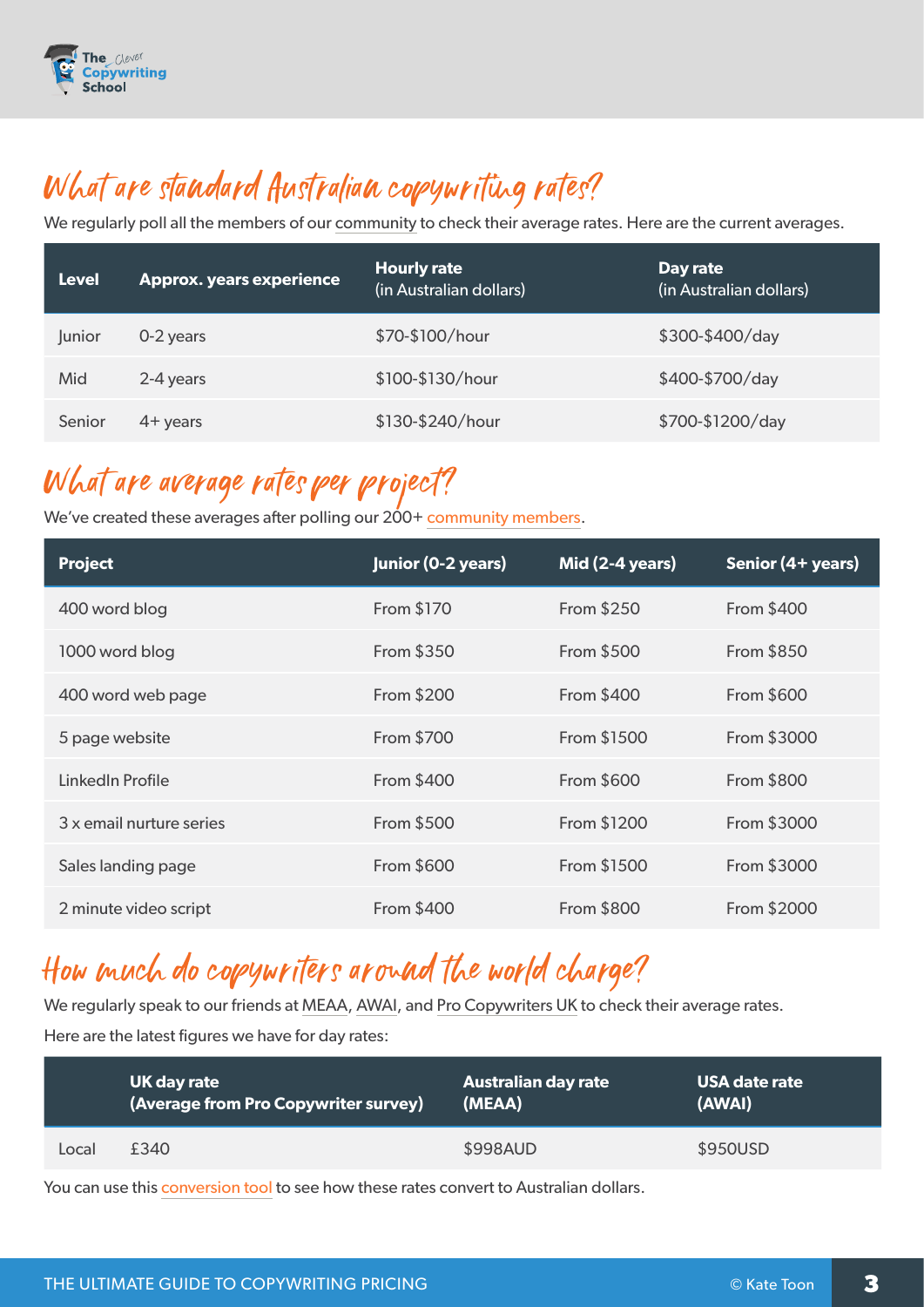

### What factors influence copywriting rates?

The amount copywriters charge varies based on a number of factors.

| <b>Demand</b>              | In-demand copywriters may<br>charge more than those just<br>starting out.                                                        |
|----------------------------|----------------------------------------------------------------------------------------------------------------------------------|
| <b>Specialisation</b>      | Copywriters with a high level<br>of skill in a particular area of<br>copywriting may charge more.                                |
| <b>Location</b>            | Copywriters closer to large cities<br>(Melbourne, Sydney, Adelaide,<br>etc.) may charge more than<br>writers in rural Australia. |
| <b>Client type</b>         | Copywriters may offer discounts<br>to start-ups or charities and<br>charge more to large corporates.                             |
| <b>Turnaround</b><br>times | Copywriters may charge more for<br>faster turnarounds. A 24hr rush<br>fee of around 25% is common.                               |
| <b>Education</b>           | Copywriters who have taken<br>numerous courses and have<br>qualifications in a particular field<br>may charge more.              |
| <b>Content type</b>        | A 400 word blog post will cost a<br>lot less than a sales landing page.                                                          |



In some cases, charging a fixed price might not be appropriate and you may instead choose to charge by the hour.

If you're working with advertising agencies, they will often ask for your hourly rate.

Charging by the hour is fine if you're an experienced copywriter with a firm idea of how long it takes you to produce work.

Ensure your [Terms and Conditions](https://www.clevercopywritingschool.com/product/copywriter-project-terms-and-conditions/) include clauses that cover you should you go over your estimated hours.



Charging a fixed price for a job means quoting a flat fee to cover all the elements in the job. This is calculated by a copywriter based on:

- 1. How much time the project will take
- 2. The value they feel they can offer the project

We recommend charging this way for most small business and corporate clients.



Charging by the word means you quote a price based on each word you write. It's common for journalists and feature writers but not for copywriters.

[MEAA](https://www.meaa.org/resource-package/recommended-freelance-rates/) recommend \$1 per word for the first 1000 words.

We don't recommend it.

At the Clever Copywriting School we don't recommend charging by the word for the following reasons:

- **It turns your writing into a commodity** rather than a professional and creative service
- Per word pricing leads to a focus on **quantity over quality** and writing more just to earn more money – for example writing 50 words when 10 would suffice
- With per word pricing writers are **incentivised to work quickly,** which often leads to poor quality copy
- **Great short copy works** and has value (think of Nike's 'Just Do it')

This style of charging is common in America and with many ex-journalists, but it is not common in the Australian copywriting market.

### Charging by the day

Agencies often prefer a day rate to a per hour rate.

A standard way to calculate this is to take your hourly rate and times it by 6 hours.

# Award rates

There's no award rate or industry standard for copywriters.

That's why this page exists to help you.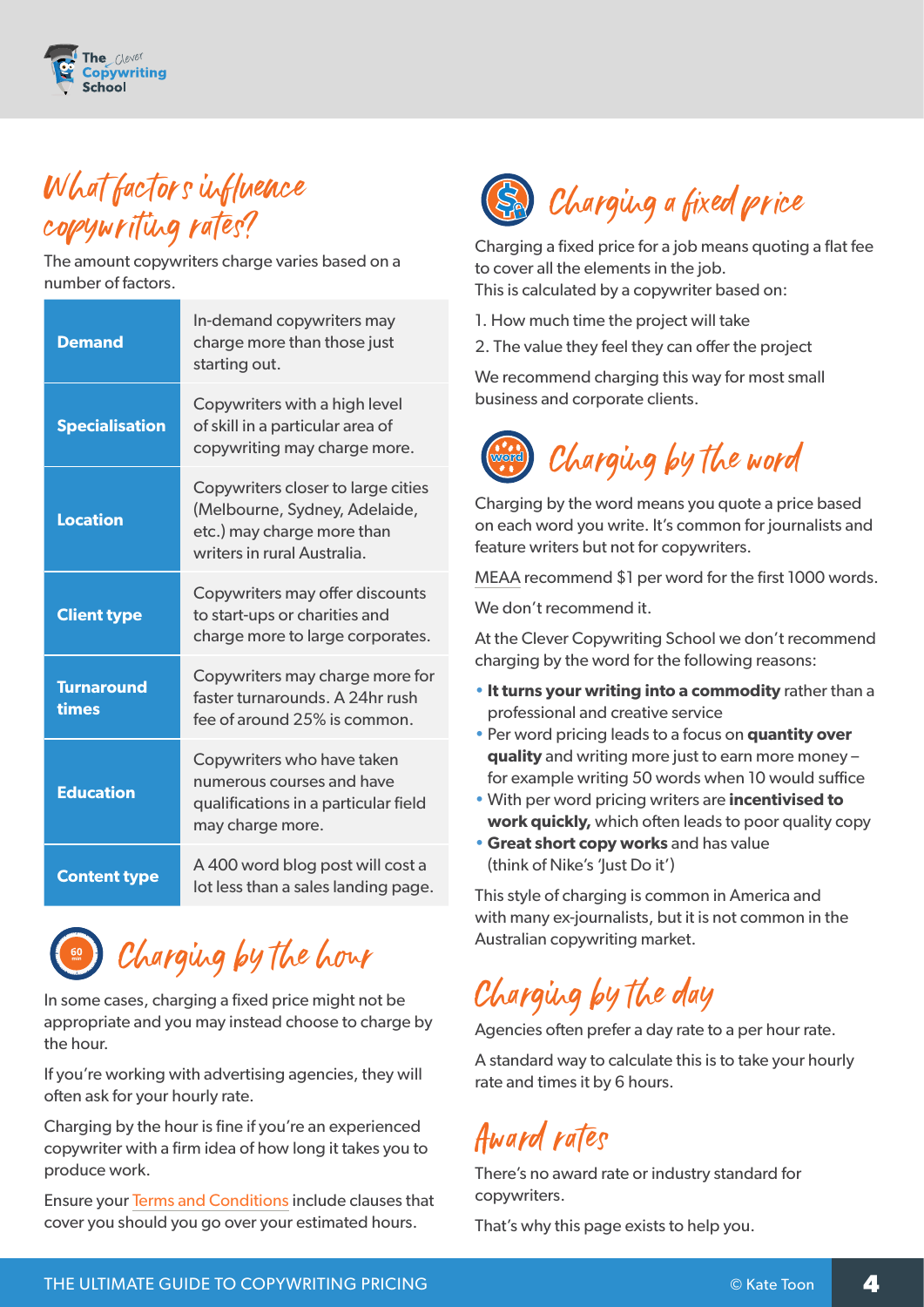

# Ball parks

Ball parks are an approximate cost range. They're useful in two ways:

- 1. They help separate the tyre kickers from the car buyers. So if you feel a lead isn't 100% then give them a rough ball park and see what they say – this also saves you oodles of time writing proposals.
- 2. If you don't have all the information you need to quote the job. If the client isn't sure what they want, number of pages, elements etc. Then you can head to your rate card and give them a rough cost.

Try saying: "Previous jobs I've worked on like this came in at around \$XXX. Does that sound about right?"

### Discounts

Lots of people will ask for discounts.

Everyone wants something for nothing, or just a feeling that they got a bargain.

#### **But instead of discounting, offer value.**

Offer the client something extra, like a free home page review or an extra 30mins of discussion.

And if the client can't afford your rates, offer to reduce the scope or break the project into phases.

If you really want to discount, make the discount clear, so give them your full cost then show the discount on your invoice, so they (and you) understand how much money you've given away.

### Rush rates

If a client needs the work done yesterday (or in 24-48 hours) it's standard to charge an additional 25%.

### Danger money / PITA levy

If you're not 100% sold on the job, the industry or the client, my advice is to walk away.

But if you want to you can charge Danger money or a "Pain In The Arse" Levy.

By charging a little extra, you win either way.

The client passes on the job, well, you didn't really want it anyway.

If they go for it, you are at least being paid a premium.

# Working for free

When you're starting out it can be a good idea to do a few free jobs to build confidence and experience. Perhaps you want to help a friend out with some business copy or offer your services free of charge to a local charity.

Working for free is useful because it:

- Helps you work out how long it takes to write different types of copy
- Builds your portfolio
- Gives you testimonials for your website
- Adds to your understanding of how to work with clients

However, it's important to have a limit on the number of free jobs you're going to do.

At some point you have to start charging, or your business is really just a hobby.

# Deposits / first payments

- We recommend charging a **50% upfront first payment**, especially when working with a new client.
- The remaining 50% can be billed at project completion or at some other agreed milestone (say 2 weeks after the first draft is delivered).
- It is not best practice to hold the client to ransom **and not even release the first draft until the full amount is paid.**
- If you're nervous about charging a first payment, don't be. It's standard practice and actually makes you appear more professional.

Ensure you have proper [Terms and Conditions](https://www.clevercopywritingschool.com/product/copywriter-project-terms-and-conditions/), which cover the circumstances in which a payment will be returned.

If the project is large you might want to split payment into three chunks. E.g. 40%/30%/30%

### Upfront payment

It's good to set a minimum threshold for jobs where you require full payment upfront.

For example, many copywriters have a minimum threshold of \$500 or \$1000 for which they must be paid upfront.